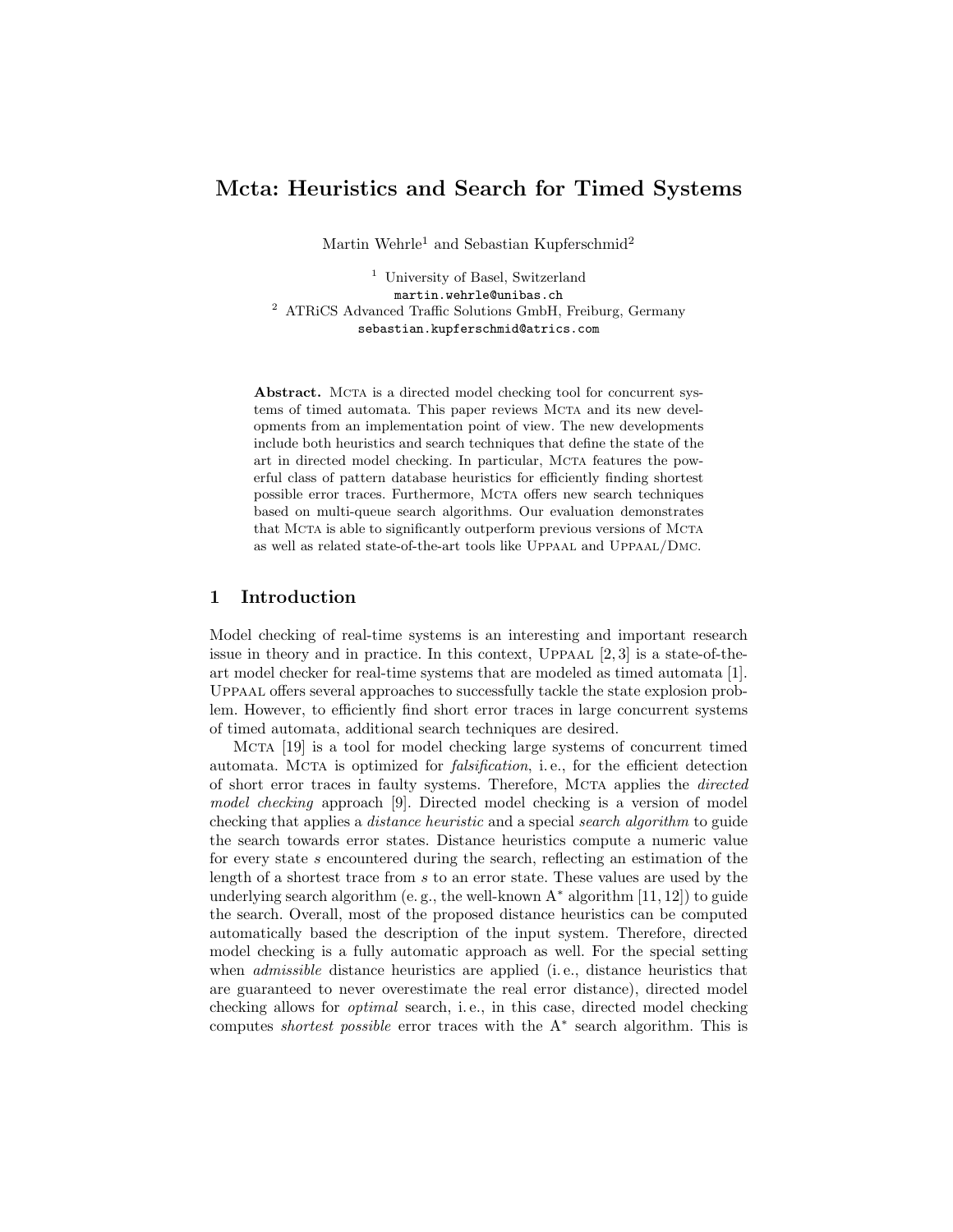desirable because shorter error traces allow one to better understand the reason for the bug.

In this paper, we review MCTA and its new developments from an implementation point of view. In particular, we provide an overview of Mcta's lightweight and flexible architecture. This architecture is tailored to engineering an efficient model checker based on heuristic search methods. The current version of Mcta (Mcta-2012.05 or Mcta-2012 for short) supports both optimal and suboptimal search methods. In the setting of optimal search, Mcta-2012 features a powerful admissible pattern database heuristic. To get a feeling of the power of Mcta-2012's heuristic search methods in an optimal search setting, we provide a snapshot of MCTA-2012's performance in Table 1. The problems  $D_1$ - $D_6$  stem from an industrial real-time case study (see Sec. 6 for details). A dash indicates that the corresponding tool exceeded the memory limit of 4 GByte. We observe that MCTA-2012 shows superior performance.

Table 1. Snapshot of Mcta-2012's performance in an optimal search setting. The table provides the best runtime in seconds for Mcta-2012, for Mcta-0.1 (corresponding to the predecessor of MCTA-2012 that has been released in 2008 [19]), for UPPAAL/DMC, and for Uppaal-4.0.13.

|       |      |       |       | Instance   MCTA-2012 MCTA-0.1 UPPAAL/DMC UPPAAL-4.0.13 |
|-------|------|-------|-------|--------------------------------------------------------|
| $D_1$ | 10.2 | 81.2  | 84.7  | 90.5                                                   |
| $D_2$ | 12.2 | 433.4 | 255.3 | 539.0                                                  |
| $D_3$ | 12.3 | 487.0 | 255.6 | 548.4                                                  |
| $D_4$ | 13.9 | 288.0 | 256.7 | 476.4                                                  |
| $D_5$ | 60.1 |       |       |                                                        |
| $D_6$ | 66.4 | -     | --    | $\sim$                                                 |

Furthermore, in the setting of suboptimal search, Mcta now features search algorithms that extend classical directed model checking by applying a multiqueue approach using several open queues instead of only one. This approach can be applied with arbitrary distance heuristics.

MCTA is written in  $C_{++}$  and Python. It is released under the GPL and can be obtained from the website http://mcta.informatik.uni-freiburg.de/. The website particularly provides a binary of Mcta, the source code, relevant benchmark problems, and related papers. Subsequently, when we want to distinguish between the new and the earlier version of Mcta, the new version is called Mcta-2012, whereas the earlier version that corresponds to the last tool paper [19] is called Mcta-0.1 (as also indicated on the website).

The remainder of the paper is organized as follows. In Sec. 2, we give the preliminaries that are needed for this work. In Sec. 3, we present Mcta's basic architecture, based on which the newly developed components and their implementation are described in detail in Sec. 4 and Sec. 5. Furthermore, an experimental evaluation is given in Sec. 6. Finally, we conclude the paper in Sec. 7 and give an overview of next development steps.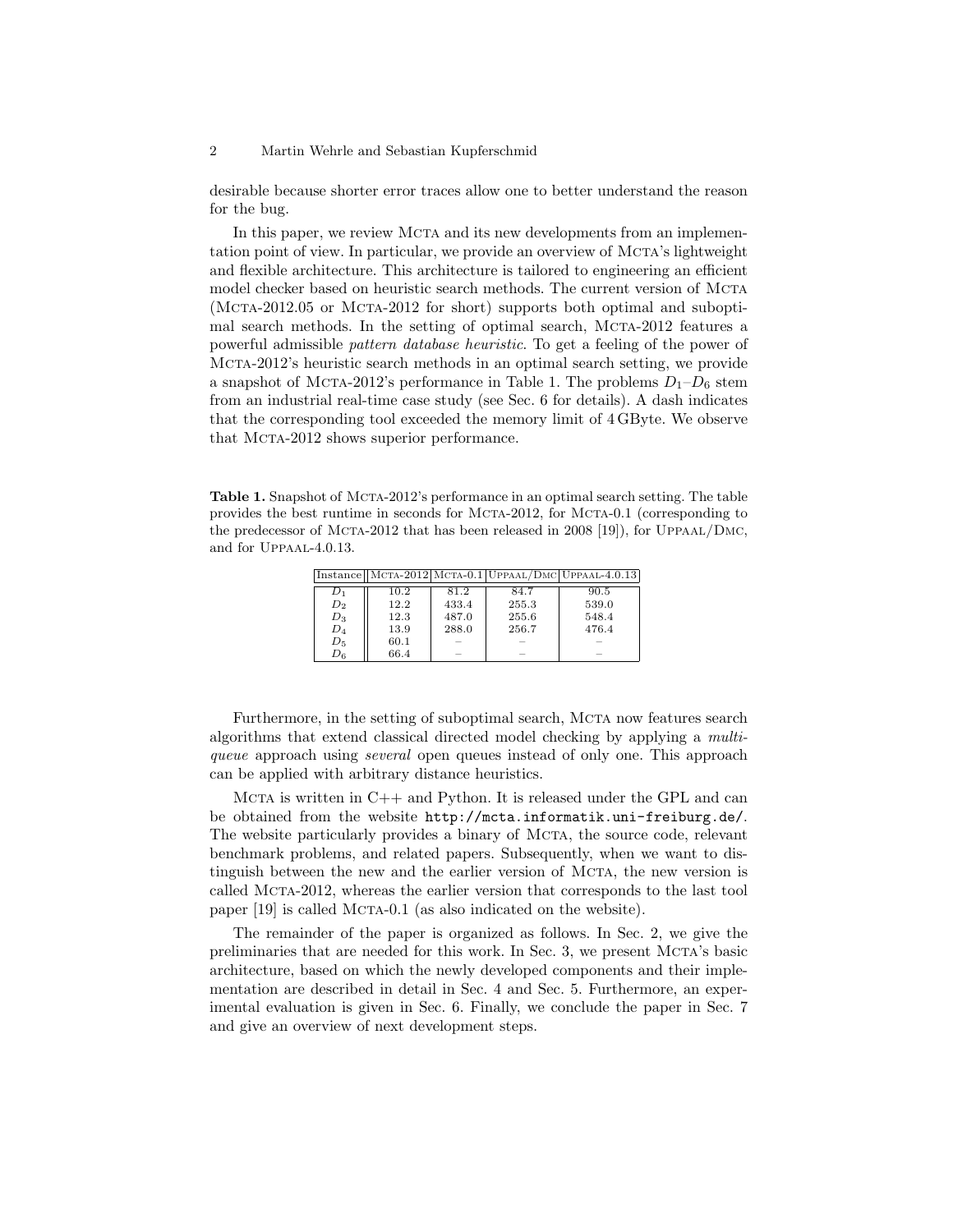### 2 Preliminaries

In this section, we introduce the preliminaries that are needed for this paper. In Sec. 2.1, we give a brief introduction to the timed automata formalism. In Sec. 2.2, we describe the classical directed model checking approach that MCTA is based on.

#### 2.1 Timed Automata

We consider a class of timed automata that is extended with bounded integer variables. A timed automaton  $A$  consists of a finite set of *locations* and a set of edges that connect (some of)  $A$ 's locations. Every location features a *clock invariant* represented as a conjunction of clock constraints  $x \prec n$  for a clock x and an integer  $n \in \mathbb{N}$ , where  $\prec \in \{\leq, \leq\}$ . Furthermore, edges are annotated with *guards*, *effects* and a *synchronization label* from a global synchronization alphabet  $\Sigma$ . The *guard* of an edge consists of a clock and an integer guard, consisting of clock and integer constraints, respectively. The effect of an edge consists of a list of clocks (to be reset) and a list of integer assignments. A (parallel) system of timed automata is defined as a set  $\mathcal{M} = \{A_1, \ldots, A_n\}$  of timed automata.

The operational semantics of a system  $\mathcal M$  of timed automata is defined as follows. As the explicit size of  $\mathcal{M}$ 's state space is infinite, we use a symbolic representation of the state space that is sound and complete. This representation is based on zones. In this setting, a global state consists of a discrete part and a symbolic part. It is defined as a tuple  $s = \langle L, V, Z \rangle$ , where L is a function that evaluates for every automaton in  $\mathcal M$  the current location in s and V is a function that evaluates for every integer variable the current value in  $s$ .  $L$  and  $V$  define the discrete part of s. Furthermore,  $Z$  is the *zone* of  $s$ , i.e., a conjunction of clock constraints that describes the possible values of the clock variables in s. Z defines the symbolic part of s. We define a transition in  $\mathcal M$  either as a set of one edge that has a special internal void label (asynchronous communication), or as a set of two edges from different automata with the same synchronization label from  $\Sigma$ . Guards and effects of transitions are defined accordingly. A transition t is *applicable* in a state s if the location, integer and clock guards of  $t$  are satisfied in s. In this case, the *successor state*  $t[s]$  of s is defined as the state s where the locations and the integer values are first changed according to the effect of t, and the zone of  $t[s]$  is defined as an update of the zone of s according to the clock guard and the clock resets of t. Finally, the resulting zone of  $t[s]$ is maximized while preserving consistency with the location invariants of the destination locations of  $t$ . The resulting state space of  $\mathcal M$  is called the *zone* graph of M.

### 2.2 Directed Model Checking

In general, depending on the distance heuristic and the search algorithm, directed model checking influences the order in which the state space is traversed. For a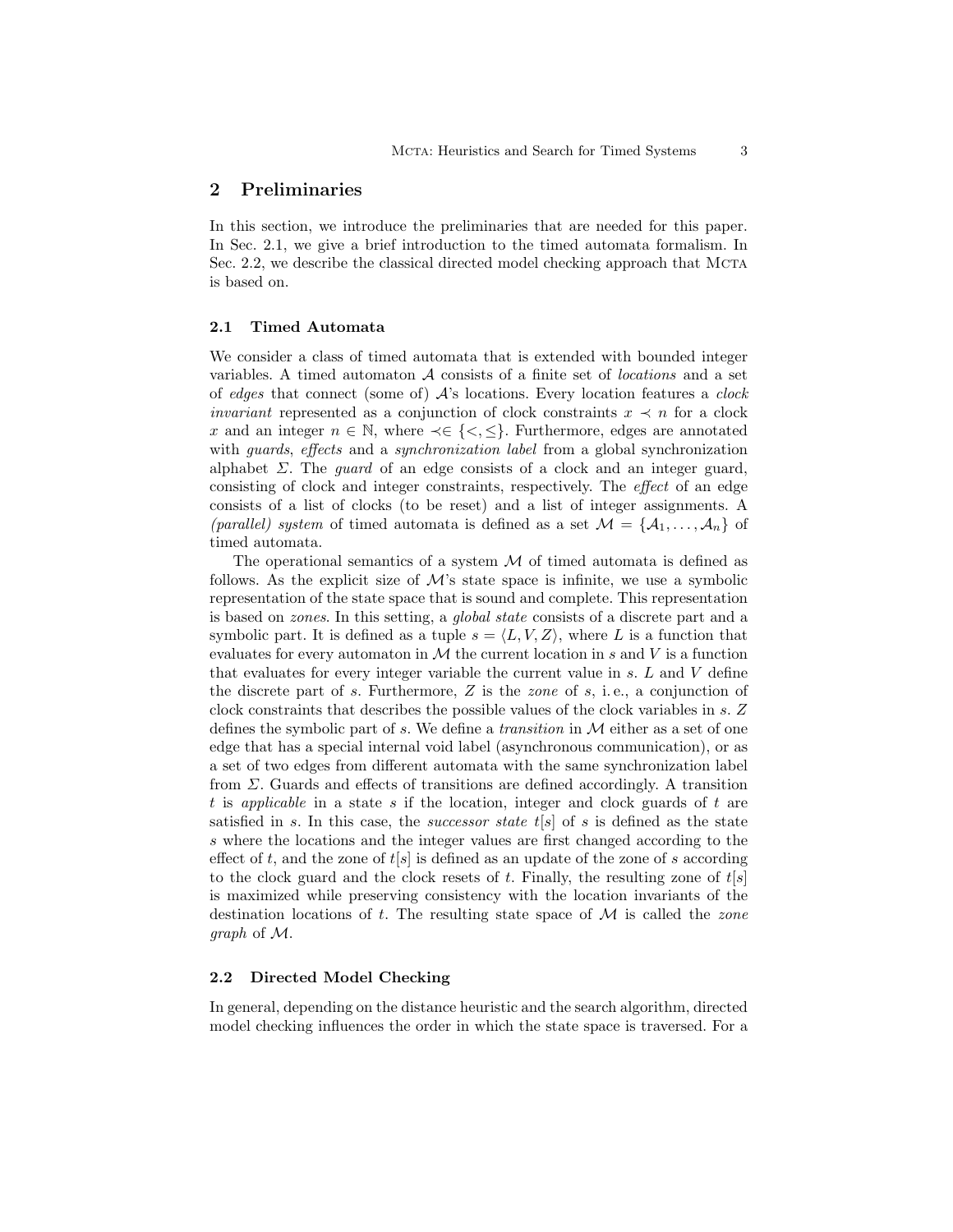system of timed automata  $M$ , directed model checking is performed on the zone graph of  $M$ . The basic model checking algorithm of MCTA is shown in Fig. 1.

|    | 1 function dmc( $M$ , $h$ , $\varphi$ ):               |
|----|--------------------------------------------------------|
| 2  | $open = empty priority queue$                          |
| 3  | closed $=$ 0                                           |
| 4  | open.insert $(s_0, \text{ priority}(h, s_0))$          |
| 5  | while open $\neq \emptyset$ do:                        |
| 6  | $s =$ open.getMinimum()                                |
| 7  | if $s \models \varphi$ then:                           |
| 8  | generate Error Trace $(s)$                             |
| 9  | closed = closed $\cup$ {s}                             |
| 10 | for each transition t of M that is applicable in s do: |
| 11 | if $t s  \notin$ closed then:                          |
| 12 | open.insert $(t[s],$ priority $(h, t[s]))$             |
| 13 | return True                                            |

Fig. 1. Mcta's basic directed model checking algorithm

For a given system M, a distance heuristic h, and an error property  $\varphi$  (i.e., a negated invariant property), Mcta performs a reachability algorithm on the zone graph of  $\mathcal{M}$ . Therefore, MCTA maintains a priority queue *open* that contains encountered states for which the successor states have not yet been computed, and a closed list that contains the explored states, i. e., the states for which the successor states have already been computed. Starting with the initial state  $s_0$ , Mcta iteratively computes successor states and evaluates them with a priority function. For all encountered states, the priority function computes a *priority value* which is determined by the distance heuristic  $h$  and the applied search algorithm. According to the priority value, Mcta iteratively removes a best state s from *open* and checks if s is an error state (line  $6-8$ ). If this is the case, an error trace in generated by back-tracing from s (therefore, MCTA additionally stores information in the states about how they have been reached). If  $s$  is not an error state, s is stored in closed, and the successors of s are computed, evaluated and inserted into open if they are not already explored.

At this point, it is important to note that the algorithm in Fig. 1 should be read on a conceptual, rather than on an implementation level. For example, on an implementation level, the closed list is a special kind of hash table (rather than a set) that supports a certain inclusion test for states. We will come back to these points in Sec. 3, specifically for a discussion on Mcta's data structures, distance heuristics and search algorithms.

# 3 Mcta's Architecture and Features

In this section, we give an overview of Mcta's overall architecture and Mcta's features. Therefore, in Sec. 3.1, we present a high-level overview of the modules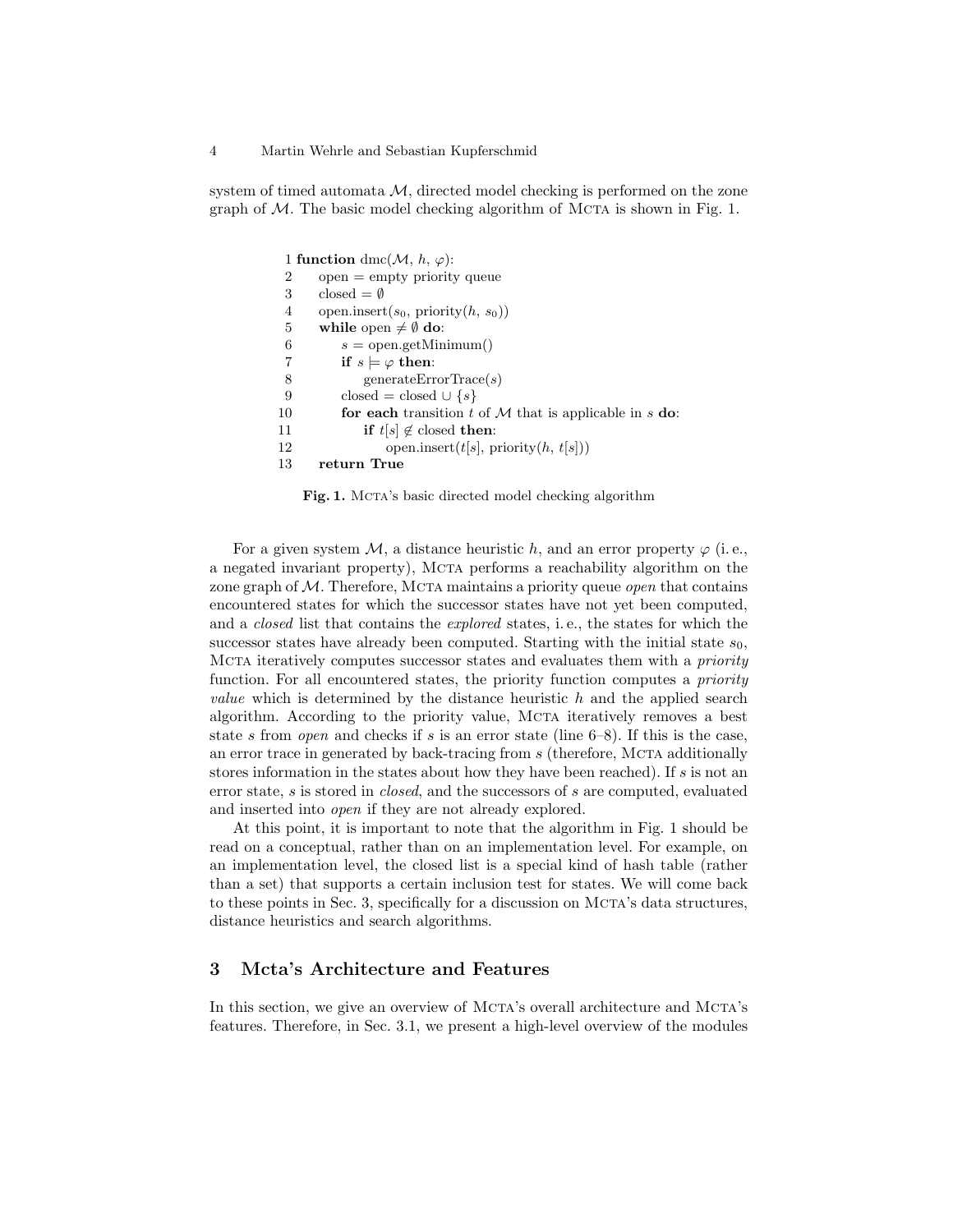Mcta consists of. In Sec. 3.2 and Sec. 3.3, we specifically describe Mcta's distance heuristics and search algorithms.

### 3.1 Mcta's Basic Architecture

Mcta consists of the modules parser, system, search, and heuristics. The input of Mcta consists of a file that contains a description of the timed automata system, and a file that contains the property to check. The property to check is a CTL formula of the form  $\exists \Diamond \varphi$ , where  $\varphi$  is a conjunction of constraints that speaks about automata and variables (i.e.,  $\varphi$  describes the error states). Currently, Mcta supports a part of Uppaal's input language.

The *parser* module of MCTA uses UPPAAL's timed automata parser library (UTAP), which is released under the LGPL and freely available at http://www. uppaal.org/. After parsing the input, Mcta generates an internal representation of the input system and the property. The corresponding algorithms and data structures to build this representation are part of the system module. The system representation is used by the search module which performs a search on the zone graph of this representation using a distance heuristic and a search algorithm (according to the algorithm given in Fig. 1). Mcta offers several kinds of distance heuristics and search algorithms (see Sec. 3.2 and Sec. 3.3 for an overview). In our setting, a distance heuristic is a function  $h : \mathcal{S} \to \mathbb{N} \cup {\infty}$ that returns for each state of  $S$  an estimation of its error distance. The distance heuristics are implemented in the heuristics module. The overall architecture of Mcta is depicted in Fig. 2.



Fig. 2. MCTA's basic architecture

The search module is central to MCTA. It consists of the search engine, which implements the global while loop of Fig. 1, and uses dedicated data structures for states, for the open queue and for the closed list. For the internal representation of zones, Mcta uses Uppaal's difference bound matrices library (UDBM), which is released under the GPL and freely available at http://www.uppaal.org/. The open queue and the closed list are special kinds of hash tables. Overall, the design of the search engine is lightweight, which is supposed to simplify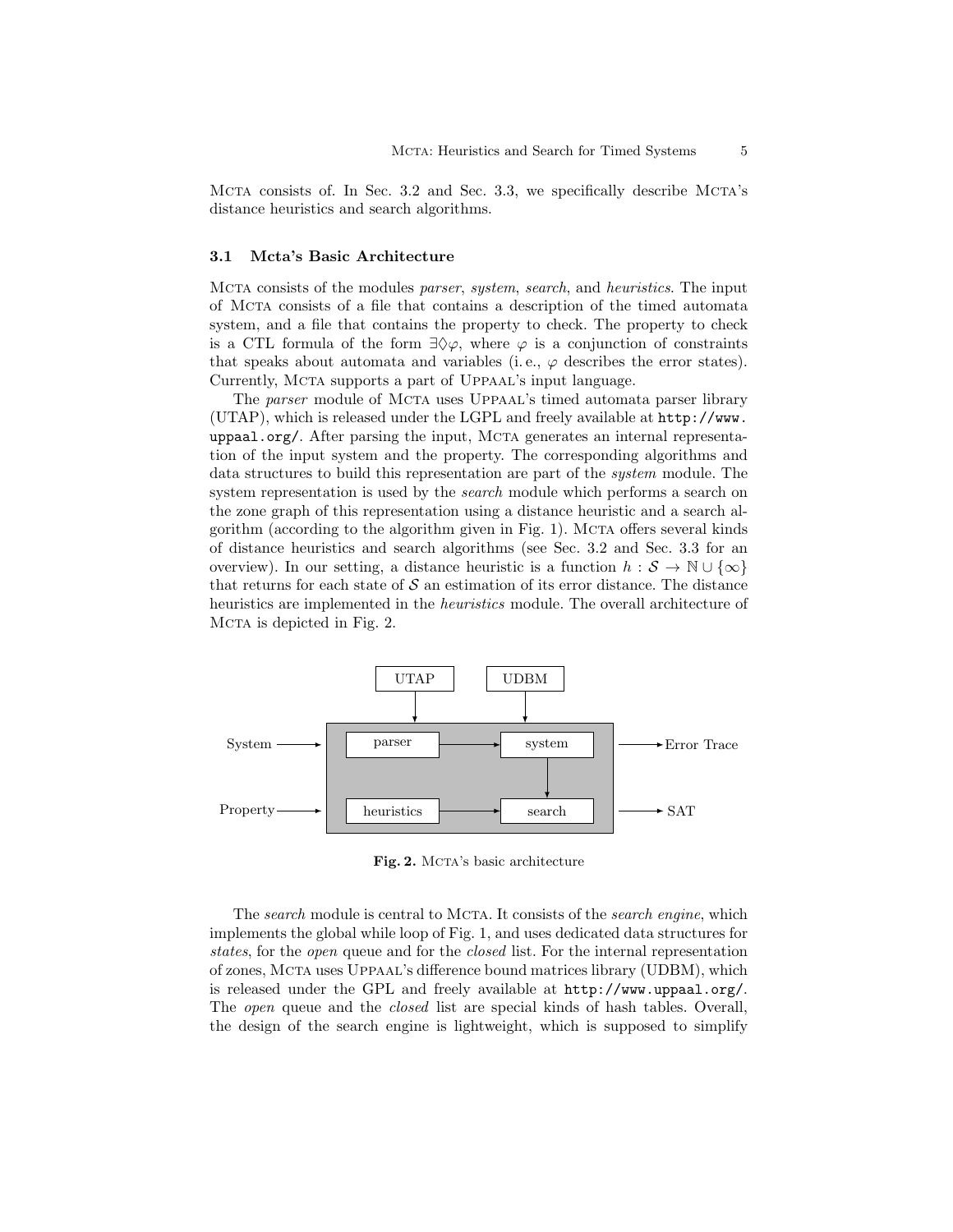the implementation of new search algorithms. Furthermore, the interface to the heuristics module is intended to simplify the implementation of new distance heuristics.

### 3.2 The Heuristics Module

The heuristics module of MCTA-2012 features several distance heuristics to guide the search. To estimate the error distance of a state  $s$ , the distance heuristics compute an abstract error trace  $\pi^{\#}$  that starts in an abstraction of s, and use the length of  $\pi^{\#}$  as the estimation for the length of a concrete error trace from s. We give a short description of the different approaches in the following.

- 1. The  $d^U$  and  $d^L$  distance heuristics [8] are based on the local graph distances of the automata of the input system. Synchronization, integer variables and clock variables are ignored.
- 2. The  $h^L$  and  $h^U$  distance heuristics [17] are based on the *monotonicity* abstraction, which abstracts the original semantics of the system. The monotonicity abstraction assumes that variables are set-valued and, once they obtain a value, keep this value forever. The sets that contain the collected values grow monotonically over transition application, hence the name of the abstraction. The  $h^L$  and  $h^U$  distance heuristics compute abstract error traces based on this abstraction.
- 3. A pattern database heuristic based on downward pattern refinement [18]. We do not go into detail here but refer the reader to Sec. 4.

Compared to the earlier version MCTA-0.1, the  $h^U$  heuristic and the pattern database heuristic based on downward pattern refinement are new developments.

### 3.3 The Search Module

In this section, we focus on a description of Mcta's search algorithms that are the essential part of the search module. The search algorithms make use of the estimated error distances provided by the distance heuristic.

- 1. The standard greedy search algorithm [22] and A<sup>∗</sup> search algorithm [11, 12], including the uninformed search algorithms depth-first and breadth-first search.
- 2. The notion of useless transitions provides an approach to evaluate transitions (rather than just evaluating states) [25, 26]. Transitions  $t$  are called useless in a state s if no shortest error trace starts in s with t. This criterion is approximated such that it can be computed efficiently. For this approach, the current version of MCTA maintains two open queues  $q_0$  and  $q_1$ , where  $q_1$ maintains states that are reached by a useless transition, and  $q_0$  maintains the remaining states. The  $q_1$  queue is accessed only if  $q_0$  is empty.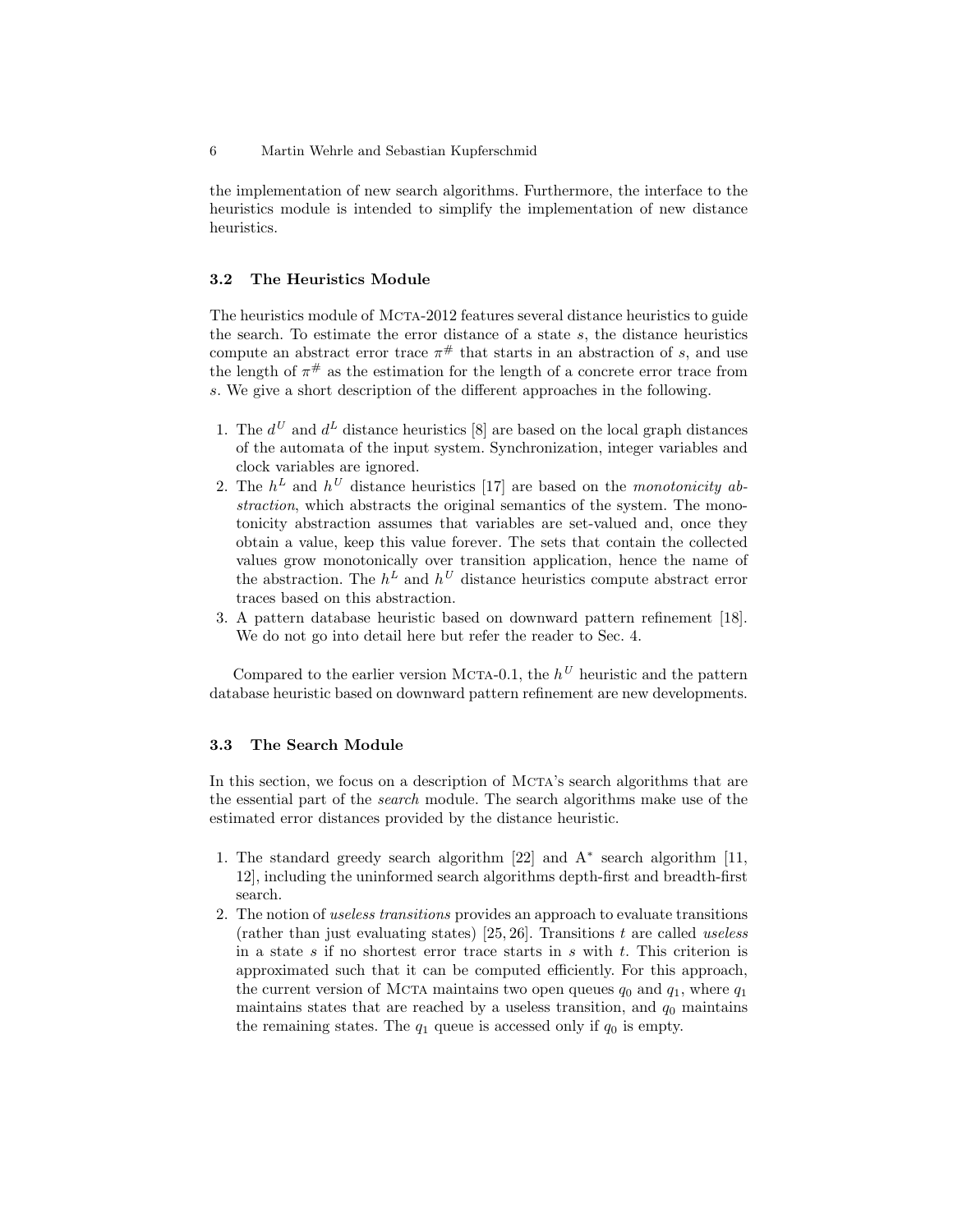- 3. Iterative-context bounding [20] is an approach that stems from the area of software model checking. In our setting, it corresponds to an iterative deepening search algorithm that prefers states that are reached with low number of *context switches*, i.e., with a low number of transition applications of different automata.
- 4. Context-enhanced directed model checking [24] is a further technique to additionally prioritize transitions during directed model checking. Similar to the iterative context bounding algorithm, it gives preference to states that are reached by a transition that interferes with previously applied transitions. In contrast, context switches are defined and exploited in a different way.

In comparison to MCTA-0.1, the implementation of the iterative contextbounding approach and the implementation of context-enhanced directed model checking are new developments. Both of these algorithms are based on multiple open queues. We will describe their implementation in Sec. 5.

# 4 Mcta's Pattern Database Heuristics

In this section, we describe Mcta's implementation for pattern database (PDB) heuristics in general, and the implementation of an extended version of downward pattern refinement in particular. We assume the reader is roughly familiar with pattern databases, and only give a short introduction. Pattern database heuristics are a class of admissible distance heuristics that come from the area of Artificial Intelligence [4, 7]. For an input system  $\mathcal M$  and a subset  $\mathcal P$  of the system components of  $\mathcal M$  (the so-called *pattern*), a pattern database PDB is a data structure that contains the abstract states of  $\mathcal{M}|_{\mathcal{P}}$ , where  $\mathcal{M}|_{\mathcal{P}}$  denotes the projection abstraction of  $\mathcal M$  that is obtained by abstracting away all systems components that are not contained in  $P$ . Furthermore, for all abstract states in the PDB, the corresponding abstract error distance is stored. The PDB is computed once prior to directed model checking. During directed model checking, the PDB is used as a distance heuristic  $h^{\mathcal{P}}$  by mapping every encountered concrete state s to a corresponding abstract state  $s^{\#}$ . The distance value  $h^{\mathcal{P}}(s)$ of s is defined as the corresponding abstract error distance of  $s^{\#}$ .

# 4.1 Mcta's Architecture for Pattern Databases

Assuming that a pattern  $P$  is given, we present McTA's framework for the computation of pattern databases (see Sec. 4.2 how MCTA computes a suitable pattern). MCTA performs three steps to compute the pattern database for  $P$ : Abstracting the system, then computing the entire abstract state space  $S^{\#}$ , and finally, computing the abstract error distances for the abstract states in  $S^*$ .

Abstracting the System First, for the given input system  $\mathcal M$  and the pattern  $P$ , MCTA computes a *projection abstraction* of  $M$  based on  $P$  by abstracting away all system components that do not occur in  $P$ . Therefore, MCTA applies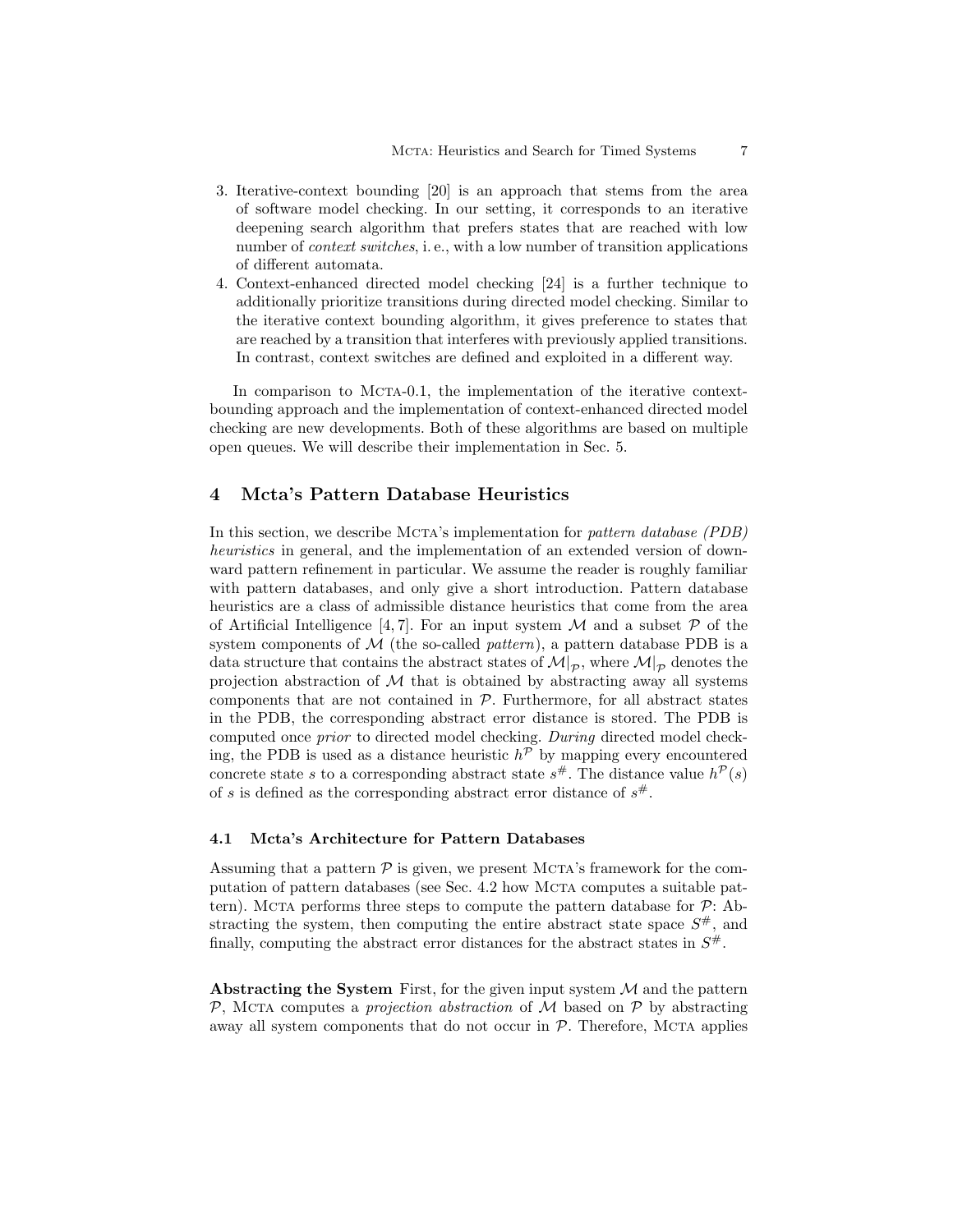the abstractor tool which also comes with the current Mcta-2012 release. The abstractor tool works as follows. For integer and clock variables  $v$  to be abstracted, the abstractor removes  $v$  from the guards and effects of the transitions of  $M$ . If there is an edge with an effect such that the new value of  $v$  depends on a variable in  $P$ , then v is abstracted away, too. Moreover, for an automaton A to be abstracted, the abstractor replaces A with a new automaton  $A'$  that only consists of one location. Moreover,  $A'$  contains loop edges for all edges of A where the guard is abstracted, but the effects and synchronization labels are kept. Doing so, we obtain an overapproximation  $\mathcal{M}|_{\mathcal{P}}$  of the original system  $\mathcal{M}$ .

Computing the Abstract State Space Second, for the obtained abstraction  $\mathcal{M}|_{\mathcal{P}}$  of the original system  $\mathcal{M}$ , the entire reachable state space of  $\mathcal{M}|_{\mathcal{P}}$  is computed in a forward manner and dumped into a file. For the traversal of the abstract state space, an extended version of the original search engine is used. This extended version specifically takes into account that if a state s that is already in the closed list is encountered again (i. e., on a different trace), the (new) transition that led to s is stored additionally. The abstract states and transitions are stored in a serialized form. Moreover, abstract error states are stored with a special error flag. Overall, we end up with a file that contains all the abstract states (where abstract error states are specifically indicated) together with all the abstract transitions.

Computing the Abstract Error Distances Finally, based on the file that contains the abstract state space, we apply the external tool PDBGEN to generate the final pattern database. PDBGEN comes with the current MCTA-2012 release and computes the abstract error distances for a given abstract state space. This is done in a backwards manner via a version of Dijkstra's algorithm. More precisely, PDBGEN starts by assigning the error distance zero to all the abstract error states, and by assigning infinity to all the other states. In the following, PDBGEN iteratively checks the predecessor states and updates the distance value if it is reached more cheaply than before. The output is a file that contains the serialized abstract states together with their abstract error distances. This is the pattern database which can be fed into MCTA to be used as a distance heuristic. We finally remark that, doing this 3-step process to compute the PDB, we avoid the expensive regression operation on the zone graph.

### 4.2 Running Mcta with Extended Downward Pattern Refinement

To compute the pattern, MCTA uses the external tool MCTA-PDB that is implemented in Python. MCTA-PDB acts as a wrapper around the pattern generator PDBGEN and MCTA. More precisely, MCTA-PDB first generates the underlying pattern. The pattern is generated with an algorithm based on downward pattern refinement [18]. In addition to the originally proposed  $h^{dpr}$  distance heuristic, Mcta-2012 applies explicit search in intermediate abstractions to deal with clock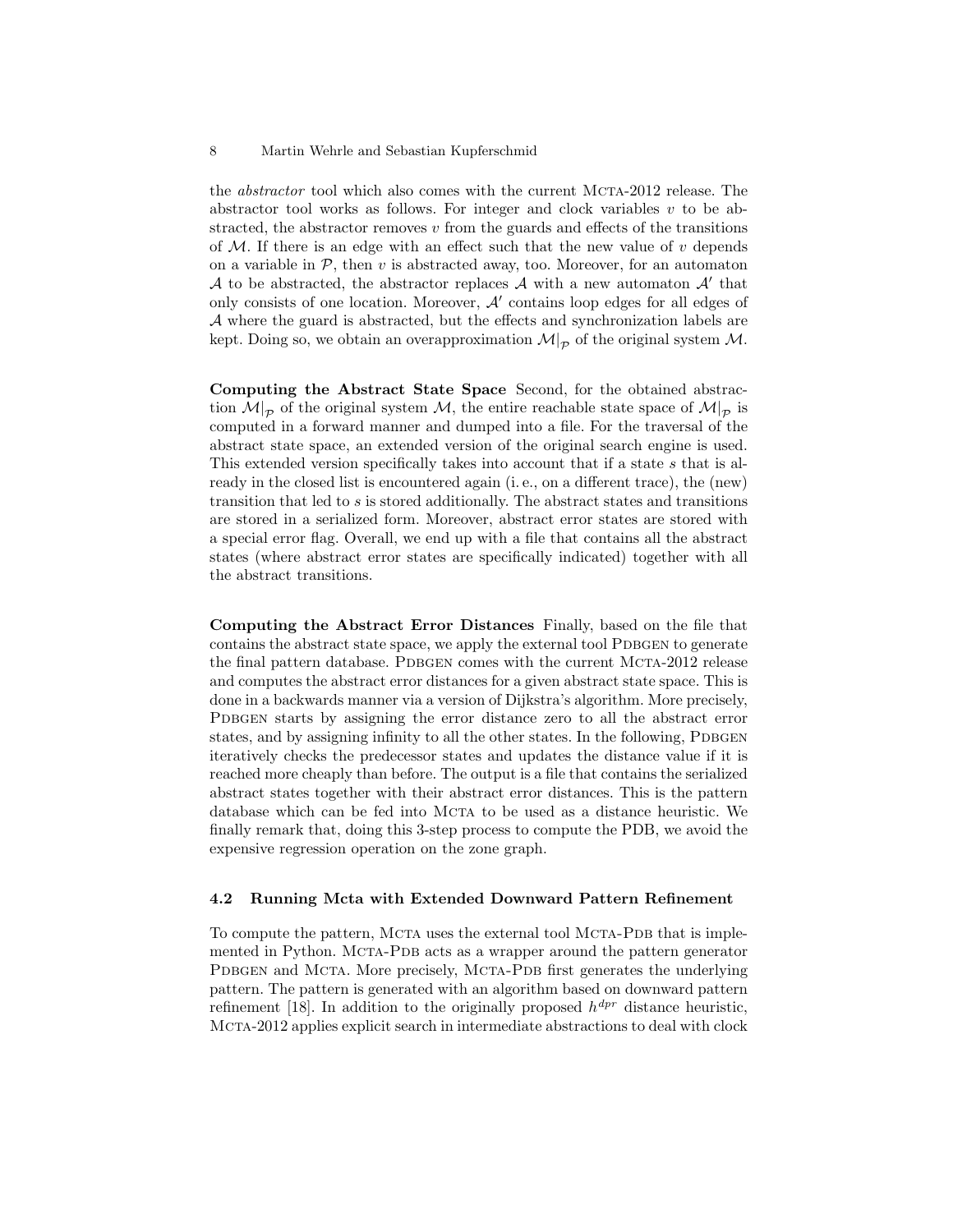variables more explicitly. Doing so leads to a more-fine grained approach to select clocks than proposed in the original paper (where all clock variables have been selected for the pattern by default). For the resulting pattern, the above described 3-step process is performed. Finally, MCTA-PDB calls MCTA with the resulting pattern database. To apply MCTA with the pattern database heuristic based on downward pattern refinement, select the following command line parameters.

mcta-pdb --dprc --astar SYSTEM PROPERTY

## 5 Multi-Queue Search Algorithms

In this section, we describe MCTA's implementation for *multi-queue search al*gorithms. After giving a brief conceptual description in Sec. 5.1, we present Mcta's general framework for this approach in Sec. 5.2. In the subsequent sections, we specifically describe the implementation of two multi-queue search algorithms from the literature, namely iterative context bounding [20] in Sec. 5.3, and context-enhanced directed model checking [24] in Sec. 5.4.

### 5.1 The General Approach

In the setting where not only a distance heuristic, but also an additional quality measure to guide the search is available, there is the question of how to exploit this additional information. In such cases, a popular approach is to maintain multiple open queues instead of only one. Within this approach, states are pushed into different open queues according to the additional quality measure, and ordered in this queue according to the original distance heuristic. The "best" state to explore next is then defined as the "best" state according to the distance heuristic in the "best" open queue according to the additional quality measure. For example, multi-queue approaches have been successfully applied in the area of AI planning for combining distance heuristics [23] (i. e., in this case, the additional quality measure is another distance heuristic), or for additionally evaluating transitions rather than only evaluating states [13, 14, 25]. Furthermore, in the area of model checking, similar approaches have been proposed to evaluate transitions based on iterative context bounding [20], interference contexts [24], and the notion of useless transitions [26].

For the rest of this section, we assume a setting where a distance heuristic (to evaluate states) and a technique to evaluate transitions is available. The idea is to exploit this additional information by preferably exploring states that are estimated to be near to an error state (which corresponds to low distance values as before) and that are reached by a transition that is estimated to guide the search properly towards an error state. More precisely, the evaluation of transitions determines the open queue in which the resulting successor state is maintained, and (as in the classical approach) the distance heuristic determines the ordering of the states in the queues. Formally, the priority function from the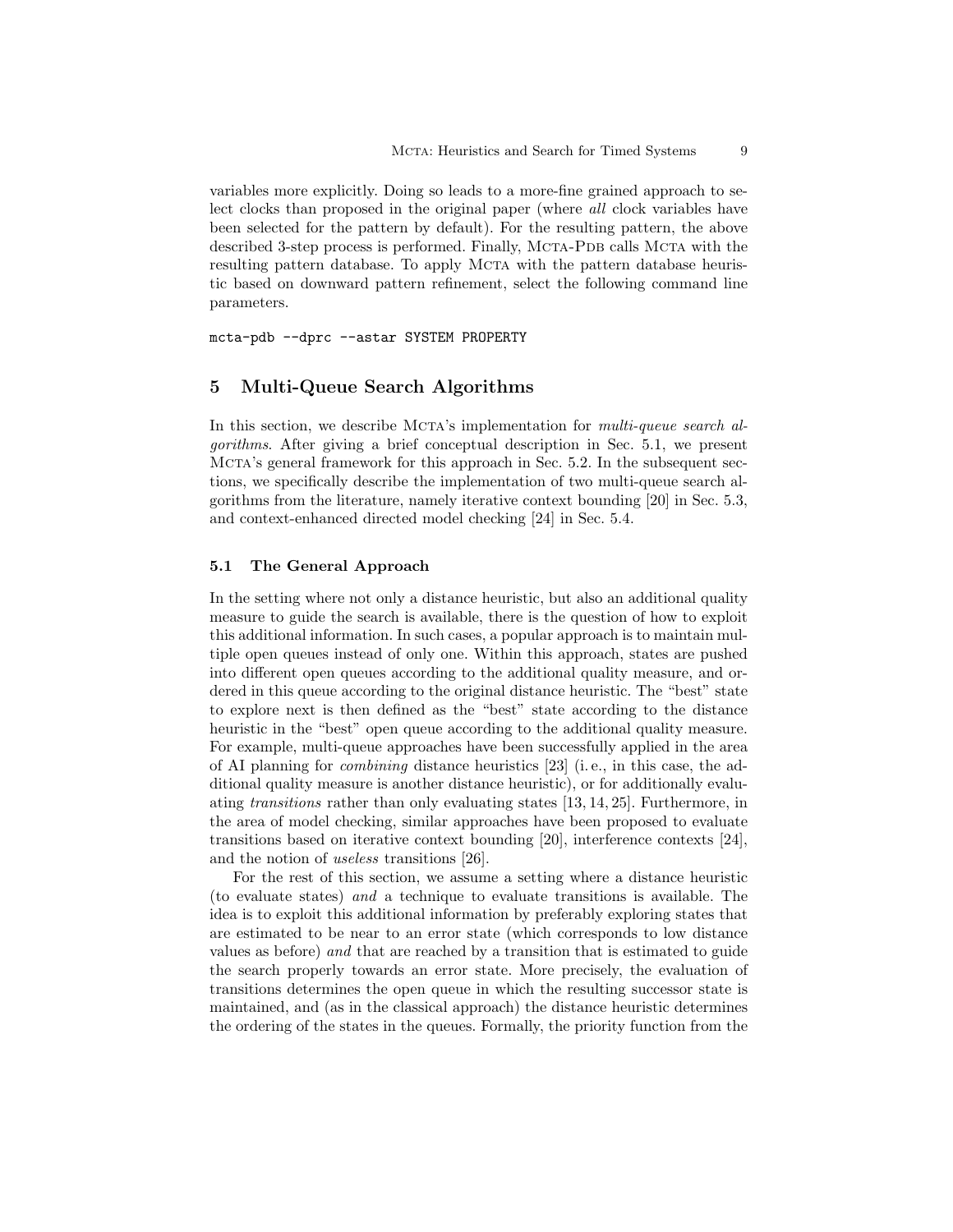algorithm in Fig. 1 becomes a function with domain  $\mathbb{N} \times \mathbb{N}$ , i.e., it does no longer only assign a natural number to states s, but additionally a natural number for the transition that led to s to determine in which open queue s is maintained.

### 5.2 Mcta's Architecture for Multi-Queue Search Algorithms

The high-level architecture of Mcta to maintain several open queues is best described by the following template functions. They show how an extended open queue that internally consists of multiple open queues is accessed to get and insert states. The algorithmic design is rather straight forward and depicted in Fig. 3.

1 function insert $(s, h)$ :

- 2  $k =$  evaluate predecessor transition t of s
- 3  $q_k$ .insert $(s, h(s))$

1 function getMinimum():

- 2 determine open queue  $q_k$  to access
- 3 return  $q_k$ .getMinimum()

Fig. 3. Multi-queue accessing functions

In the above algorithm, we assume that an upper bound on the number of queues can be computed (see Sec. 5.3 and Sec. 5.4 how this is done for the individual approaches). In contrast to the classical approach in Fig. 1, the *insert* function computes a natural number  $k$  to determine the quality of the transition that led to the state  $s$  that is inserted. This number in turn determines the index of the queue in which s is inserted. Furthermore,  $getMinimum()$  returns the best state of the open queue that is accessed next; note that it depends on the applied search algorithm how this queue is actually determined.

#### 5.3 Implementation of Iterative Context Bounding

Iterative context bounding (ICB) has been proposed for the purpose of testing multithreaded programs [20]. Roughly speaking, ICB performs an iterative deepening search with the objective to minimize the number of *context switches*, i.e., the number of execution points on a trace where the scheduler forces the active thread to change.

Mcta implements this approach by considering threads as automata. Therefore, a context switch occurs if two consecutive transitions on a trace belong to two different automata. ICB can be combined with arbitrary distance heuristics as well as uninformed search (where the latter corresponds to the original approach). Mcta applies a special search engine that maintains two open queues  $q_0$  and  $q_1$  (i.e.,  $k \in \{0,1\}$  in Fig. 3). The *insert* function is implemented as follows. For a state s and an applicable transition  $t$  in s, the successor state is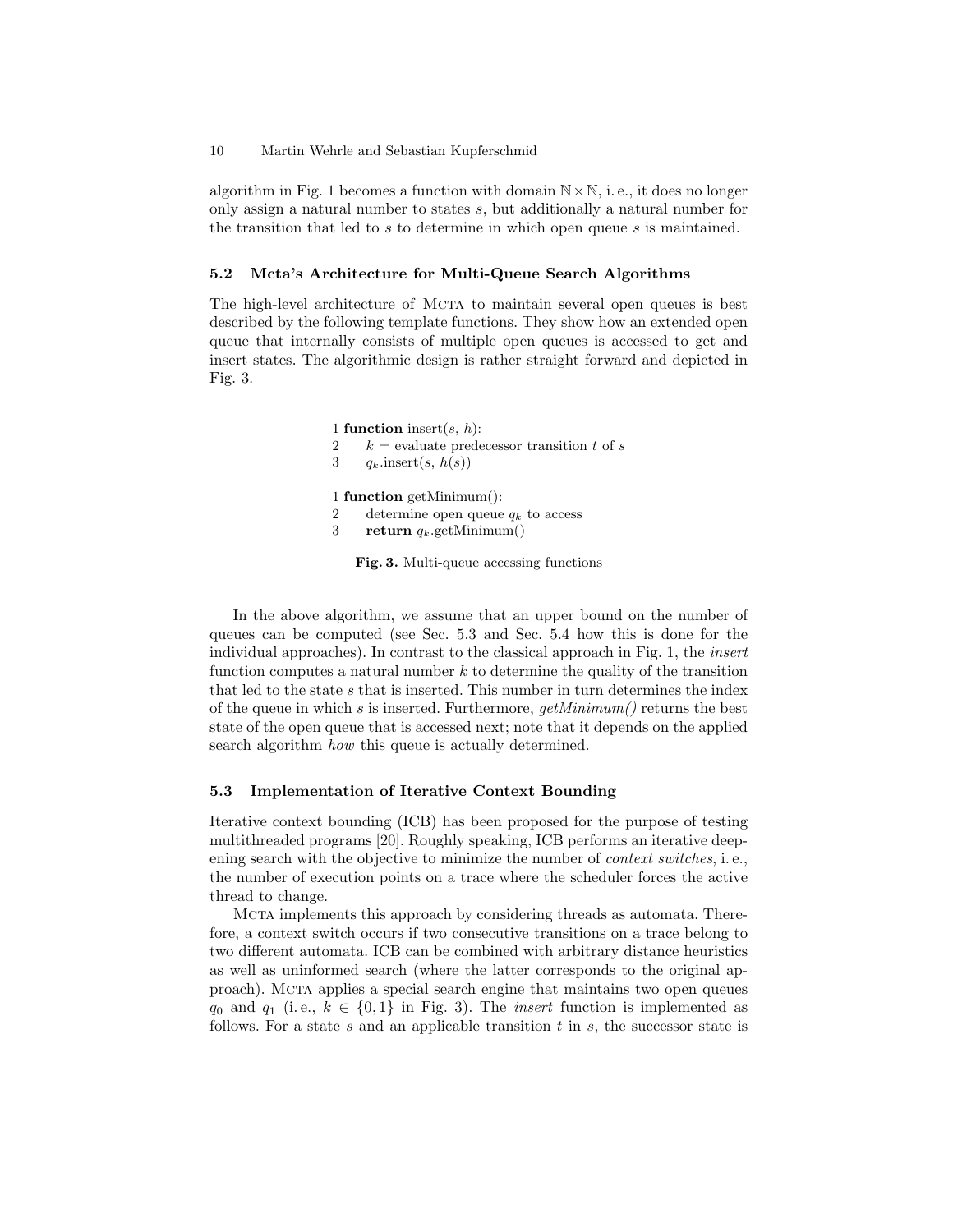inserted into  $q_0$  if the edge(s) of t and the edge(s) of the predecessor transition of s belong to the same automata. The  $getMinimum()$  function is implemented by always accessing  $q_0$  until  $q_0$  gets empty. If this is the case, then  $q_0$  and  $q_1$  are exchanged, reflecting that the number of context switches has been increased by one. In case  $q_1$  is empty, too, we report that no error state is reachable.

Running Mcta with Iterative Context Bounding To run Mcta with iterative context bounding, use the  $-\text{icb=1}$  flag when MCTA is called. We remark that Mcta supports additional options to define a context, but we do not go into detail here. A short description of these parameters is given when Mcta is called with the --help option.

#### 5.4 Implementation of Context-Enhanced Directed Model Checking

Context-enhanced directed model checking is a further multi-queue search approach [24]. In contrast to iterative context-bounding, contexts are essentially defined based on *interference* of transitions, where transitions  $t$  and  $t'$  *interfere* if t writes a variable that is read by  $t'$ , or  $t'$  writes a variable that is read by t, or t and  $t'$  write a common variable. Moreover, during the search, more than two open queues are maintained in general. The approach is based on preferably exploring states that are reached by transitions that interfere with previously applied transitions. More precisely, states are preferably explored if they are reached with a transition with low interference distance to the previously applied transition, where the interference distance of t and t' is defined as the smallest  $k \in \mathbb{N}, k \geq 1$ , such that there are transitions  $t_1, \ldots, t_k$  with the property that t interferes with  $t_1, t_1$  interferes with  $t_2, \ldots$ , and  $t_k$  interferes with  $t'$ .

In Mcta, context-enhanced directed model checking is implemented as follows. First, for every transition  $t$  in the system, the interference distance of  $t$  is computed to every other transition in the system. This is a all pairs-shortestpath problem for which we apply the Floyd Warshall algorithm [10]. The resulting interference distances are stored in a 2-dimensional vector. The maximal interference distance  $N$  for two transitions defines the number of open queues (obviously, N is defined because systems have a finite number of transitions). More precisely, we maintain a global open queue  $Q$  that consists of a vector of open queues  $q_0, \ldots, q_N$ . The *insert* function in Fig. 3 is defined as follows. For a state  $s'$  that is supposed to be inserted into  $Q$ , MCTA determines the interference distance  $k$  of the predecessor transition  $t'$  of  $s'$  and the predecessor transition of the predecessor state of  $s'$ , where  $s'$  is inserted into queue  $q_k$ . In the special case that the effect of  $t'$  satisfies a constraint of the property that is subject to model checking,  $s'$  is inserted in  $q_0$ . The  $getMinimum()$  function determines the smallest non-empty queue in Q to get the next state.

Running Mcta with Iterative Context Bounding To run Mcta with the context-enhanced directed model checking approach, use the  $\text{-ce flag}$  when MCTA is called. We remark that MCTA supports additional options for this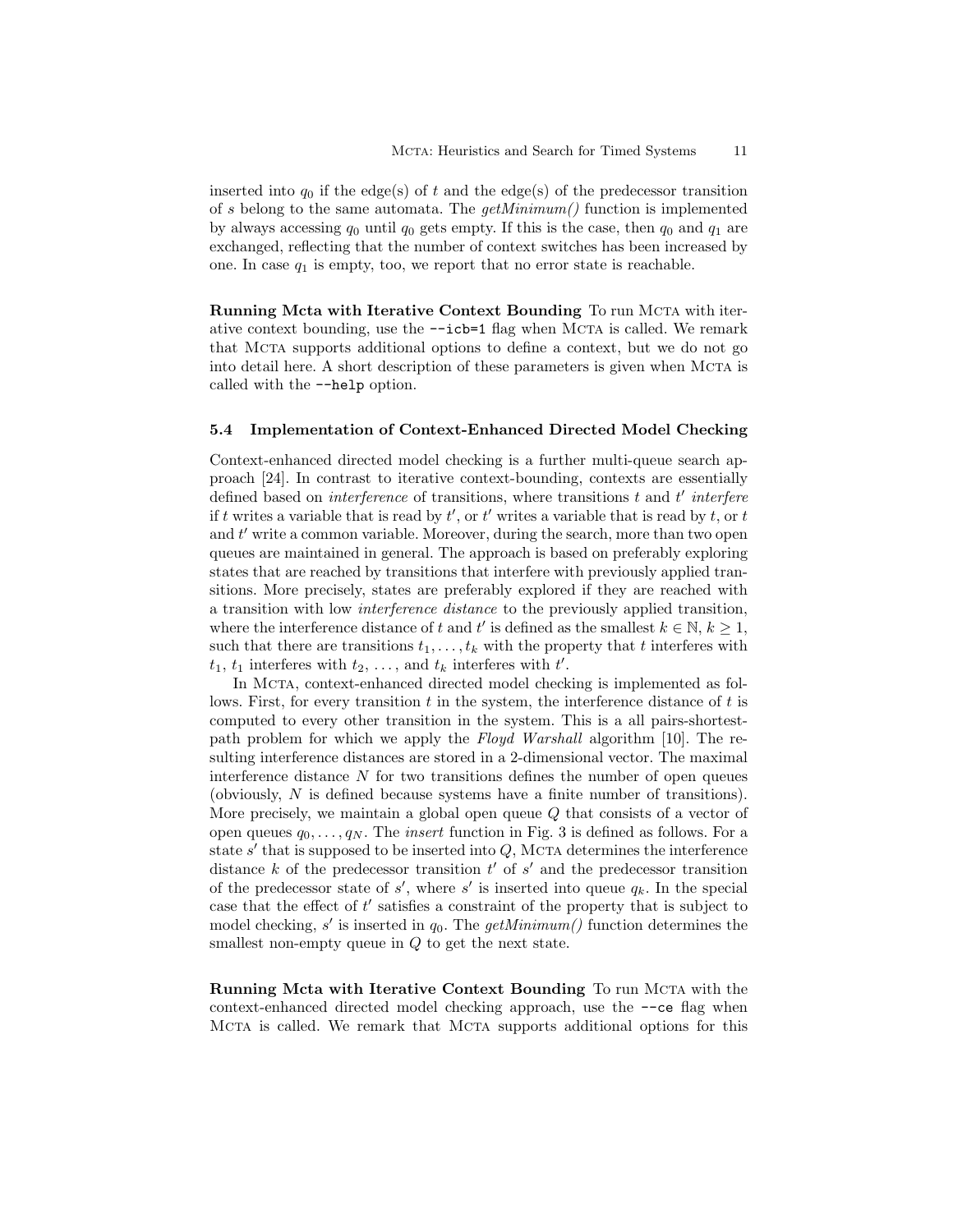setting, but we do not go into detail here. A short description of these parameters is given when Mcta is called with the --help option.

# 6 Mcta's Performance

In this section, we present an experimental evaluation of Mcta-2012 on large and challenging real-time benchmarks. Specifically, some of these benchmarks stem from industrial real-time case studies. To evaluate the performance of Mcta-2012, a bug has been inserted in all of them.

The case study "Single-Tracked Line Segment" [15] (the problem instances  $C_1, \ldots, C_9$  and  $D_1, \ldots, D_9$ ) models a distributed real-time controller for a segments of tracks where trams share a piece of track. The distributed controller is supposed to ensure that never two trams that drive in opposite directions are simultaneously given permission to enter the shared piece of track. The controller was modeled in terms of PLC automata [6], which is an automata-like notation for real-time programs. With the tool MOBY/RT [21], the PLC automata system has been transformed into abstractions of its semantics in terms of timed automata. For the evaluation of Mcta-2012, we chose the property that never both directions are given permission to enter the shared segment simultaneously.

As a further set of benchmarks, we used a case study called "Mutual Exclusion" (problem instances  $M_1, \ldots, M_4$  and  $N_1, \ldots, N_4$ ). As suggested by the name, in this case study, mutual exclusion has to be established for real-time systems. It is based on a protocol that is described by Dierks [5]. We refer the reader to the website of Mcta for a more detailed description. All of these benchmarks can also be obtained from the MCTA website.

The experiments have been performed on an AMD Opteron Processor 6174 with 2.2 GHz system and 4 GByte of memory. We compare MCTA-2012 in an optimal search setting with the best technique described in the last tool paper [19] (corresponding to Mcta-0.1). We also provide results for the tools Uppaal-4.0.13 and Uppaal/Dmc [16]. Uppaal provides an efficient implementation of breadth-first search, whereas the other tools apply the directed model checking approach. Note that in this paper, we do not compare to Uppaal's randomized depth first search (rdfs) because rdfs is not guaranteed to find shortest possible error traces (see the earlier tool paper of MCTA [19] for a comparison of suboptimal search techniques including Uppaal's rdfs). We used the options that lead to the best experimental results for each tool. In particular, for Mcta-2012, we used extended downward pattern refinement as described in Sec. 4.2. The results are given in Table 2. For Mcta-12 and Uppaal/Dmc, the best search options to find shortest error traces are PDB approaches; therefore, for these tools, the pure search time in the concrete state space is reported additionally.

The results clearly indicate that Mcta-2012 mostly outperforms the other directed model checking tools on these problems. Moreover, we observe that these problems are large and complex because even Uppaal, which provides a very efficient implementation of breadth-first search, cannot solve all of them. Furthermore, we observe that the preprocessing of MCTA-2012 often takes most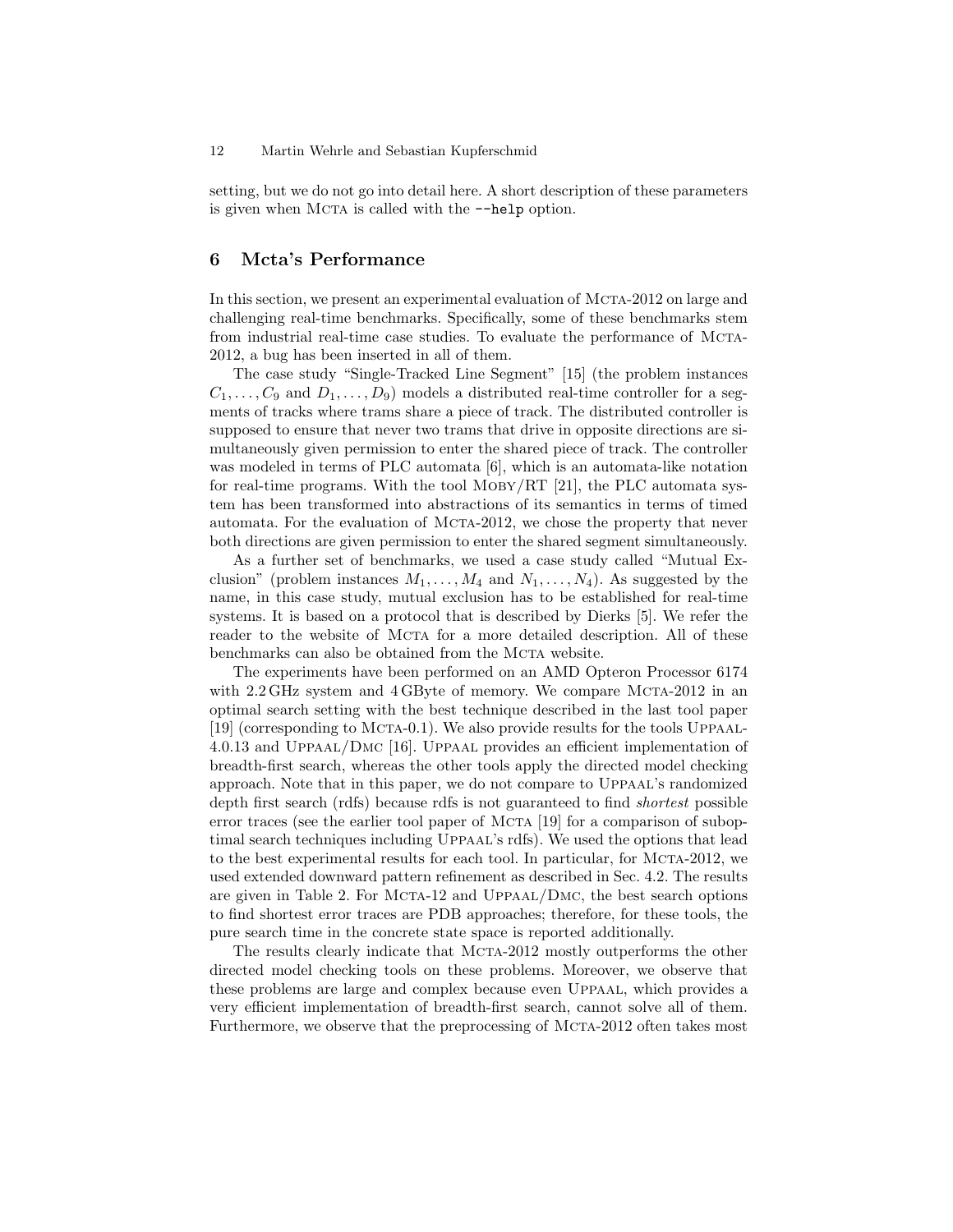Table 2. Results with the A<sup>\*</sup> search algorithm. Abbreviations: "MCTA-12": MCTA-2012, "MCTA-08": MCTA-0.1, "U/DMC": UPPAAL/DMC, "runtime": overall runtime including any preprocessing in seconds, "explored states": number of explored concrete states, dashes indicate out of memory ( $>$  4 GByte). For MCTA-12 and U/DMC that rely on PDBs, the pure search time in the concrete (i. e., time without preprocessing) is reported in parenthesis.

|                    | runtime in seconds |                   |                       |                          | explored states |                                |                 |                | trace  |
|--------------------|--------------------|-------------------|-----------------------|--------------------------|-----------------|--------------------------------|-----------------|----------------|--------|
| Inst.              |                    | $MCTA-12$ MCTA-08 |                       |                          |                 | $U/DMC$ UPPAAL MCTA-12 MCTA-08 | U/DMC           | UPPAAL  length |        |
| $M_1$              | 2.2(0.3)           | 0.6               | 3.0(0.2)              | 0.5                      | 29029           | 41455                          | 190             | 14290          | 47     |
| $M_2$              | 2.9(0.9)           | 2.6               | 3.2(0.2)              | 2.1                      | 99528           | 164856                         | 4417            | 51485          | 50     |
| $M_3$              | 3.7(1.7)           | 3.0               | 3.4 $(0.4)$           | 2.2                      | 165336          | 189820                         | 11006           | 52987          | 50     |
| $M_4$              | 8.2(6.2)           | 13.5              | 4.0(1.0)              | 8.8                      | 549999          | 724030                         | 41359           | 186435         | 53     |
| $N_1$              | 2.6(0.1)           | $2.7\,$           | 18.0(0.4)             | 3.8                      | 3606            | 93951                          | 345             | 28196          | 49     |
| $N_2$              | 3.1(0.6)           | 14.7              | 12.1(0.5)             | 17.1                     | 26791           | 438394                         | 3811            | 100078         | 52     |
| $N_3$              | 4.2(1.7)           | 19.1              | 14.7(4.5)             | 17.5                     | 70439           | 547174                         | 59062           | 102124         | $52\,$ |
| $N_{\rm 4}$        | 13.0(10.4)         |                   | 95.3 34.3(27.8)       | 76.4                     | 388076          | 2317206                        | 341928          | 370459         | 55     |
| $C_1$              | 1.3(0.1)           | 0.2               | 0.8(0.1)              | 0.2                      | 98              | 12458                          | 130             | 21008          | 54     |
| $C_2$              | 1.4(0.1)           | 0.7               | 1.1(0.7)              | 0.5                      | 98              | 32751                          | 89813           | 55544          | 54     |
| $C_3$              | 1.4(0.1)           | $0.8\,$           | 0.8(0.0)              | 0.6                      | 98              | 37126                          | 197             | 74791          | 54     |
| $\scriptstyle C_4$ | 1.4(0.1)           | 7.5               | 0.9(0.1)              | 6.0                      | 312             | 301818                         | 1140            | 553265         | $55\,$ |
| $C_5$              | 1.5(0.1)           | 60.9              | 1.0(0.1)              | 53.1                     | 1178            | 2174789                        | 7530            | 3977279        | 56     |
| $C_6$              | 1.5(0.1)           | 605.6             | 1.1(0.3)              | 514.3                    |                 | 2619 20551913                  |                 | 39436 33526538 | 56     |
| $C_7$              | 1.6(0.1)           |                   | 1.7(0.8)              |                          | 4247            |                                | 149993          |                | 56     |
| $C_{8}$            | 1.6(0.2)           |                   | 1.7(0.9)              |                          | 5416            |                                | 158361          |                | 56     |
| $C_9$              | 1.7(0.2)           |                   | 1.7(0.8)              | $\overline{\phantom{0}}$ | 13675           |                                | 127895          |                | 57     |
| $D_1$              | 10.2(0.3)          |                   | 81.2 84.7(65.0)       | 90.5                     | 2789            |                                | 1443874 4610240 | 4048866        | 78     |
| $D_2$              | 12.2(0.4)          |                   | 433.4 255.3 (5.4)     | 539.0                    | 5086            | 6931937                        |                 | 4223 21478364  | 79     |
| $D_3$              | 12.3(0.4)          |                   | 487.0 255.6(5.4)      | 548.4                    | 5161            | 7900038                        |                 | 2993 21553760  | 79     |
| $D_4$              | 13.9(0.3)          |                   | $288.0$ $256.7$ (5.4) | 476.4                    | 1023            | 4660652                        |                 | 2031 18487819  | 79     |
| $D_5$              | 60.1 $(6.4)$       |                   |                       |                          | 122204          |                                |                 |                | 102    |
| $D_6$              | 66.4 (10.5)        |                   |                       |                          | 426571          |                                |                 |                | 103    |
| $D_7$              | 67.1(7.9)          |                   |                       |                          | 180132          |                                |                 |                | 104    |
| $D_8$              | 68.3(6.2)          |                   |                       |                          | 28285           |                                |                 |                | 104    |
| $D_9$              | 71.4(6.3)          |                   |                       |                          | 12186           |                                |                 |                | 105    |

of the overall model checking time. However, the preprocessing time mostly pays off, specifically compared to the uninformed search provided by Uppaal, but also compared to the other directed model checking tools. For the M instances, the pure search time of Mcta-2012 is still comparable to the search time of most of the other tools. Moreover, in these instances, we observe that the overall number of explored states as well as the number of explored states per second is lower for UPPAAL than for MCTA-2012. Although we do not know the exact reason, we suppose that this is the case because Uppaal uses a more efficient representation of the zone graph. We finally remark that we have also successfully verified correct systems with Mcta-2012. This is possible because admissible heuristics h can be used as a pruning method: If  $h(s) = \infty$  for a state s, then the real error distance of s is infinity as well, and hence, s can safely be pruned (recall that admissible heuristics never overestimate the real error distance). For more details, including experimental results, we refer the reader to the literature [18].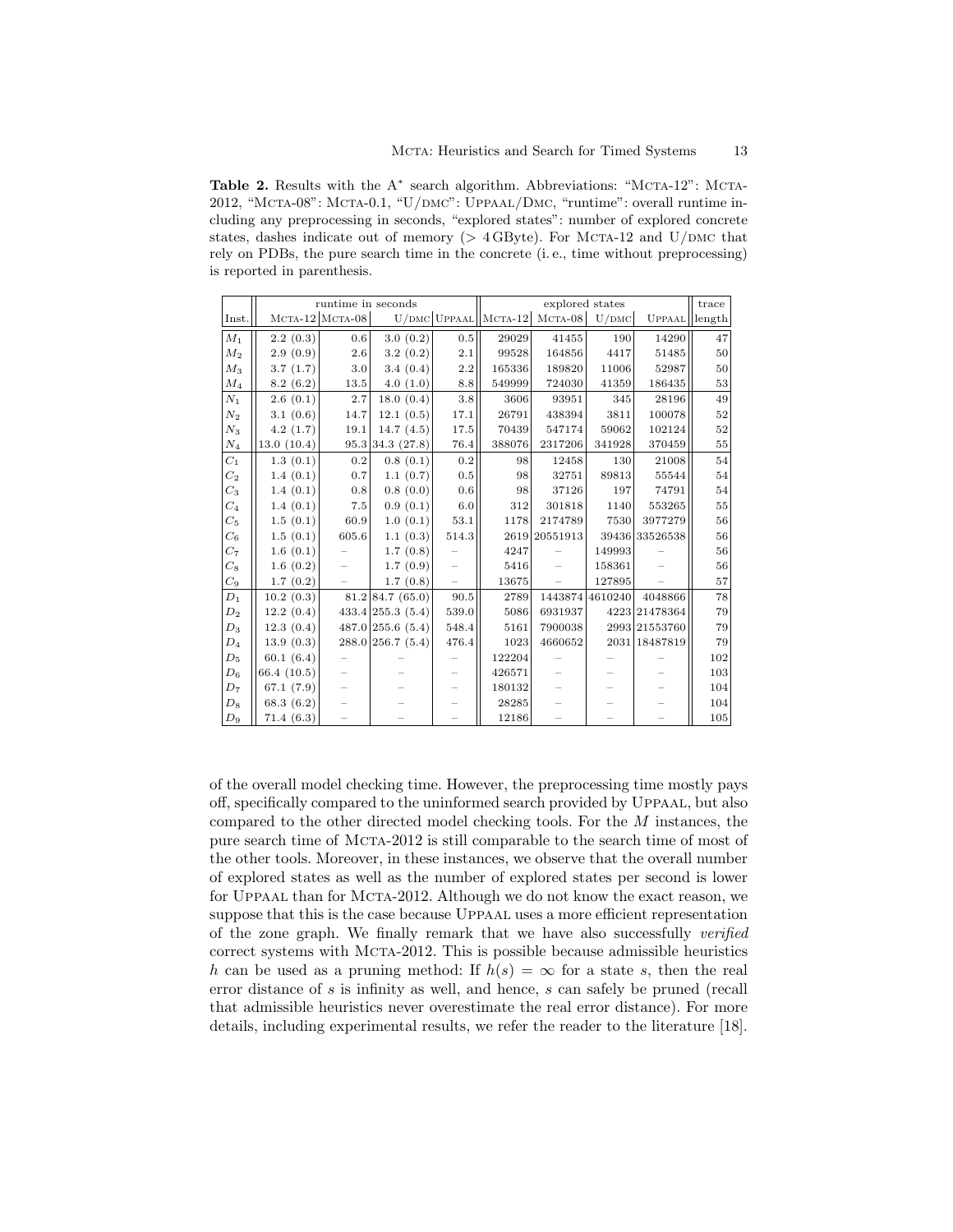# 7 Conclusion

In this paper, we have reviewed MCTA and its new developments from an implementation point of view. The new developments include heuristics and search techniques for both optimal and suboptimal search. We have observed that Mcta-2012 is very useful in efficiently finding shortest possible error traces in faulty systems. For the future, we specifically aim at developing new admissible distance heuristics. A main issue for research will be to effectively find the sweet spot of the trade-off to be as accurate as possible on the one hand, and as cheap to compute as possible on the other hand.

Acknowledgments Parts of this work have been done while the authors have been employed by the University of Freiburg, Germany. This work was partly supported by the German Research Foundation (DFG) as part of the Transregional Collaborative Research Center "Automatic Verification and Analysis of Complex Systems" (SFB/TR 14 AVACS, http://www.avacs.org/).

# References

- 1. Alur, R., Dill, D.L.: A theory of timed automata. Theor. Comput. Sci. 126(2), 183–235 (1994)
- 2. Behrmann, G., Bengtsson, J., David, A., Larsen, K.G., Pettersson, P., Yi, W.: Uppaal implementation secrets. In: Proc. FTRTFT. pp. 3–22. Springer (2002)
- 3. Behrmann, G., David, A., Larsen, K.G.: A tutorial on Uppaal. In: Proc. SFM-RT. pp. 200–236. Springer (2004)
- 4. Culberson, J.C., Schaeffer, J.: Pattern databases. Comp.Int. 14(3), 318–334 (1998)
- 5. Dierks, H.: Comparing model-checking and logical reasoning for real-time systems. Formal Aspects of Computing 16(2), 104–120 (2004)
- 6. Dierks, H.: Time, Abstraction and Heuristics Automatic Verification and Planning of Timed Systems using Abstraction and Heuristics. Habilitation thesis, University of Oldenburg, Germany (2005)
- 7. Edelkamp, S.: Planning with pattern databases. In: Proc. ECP. pp. 13–24 (2001)
- 8. Edelkamp, S., Leue, S., Lluch-Lafuente, A.: Directed explicit-state model checking in the validation of communication protocols. STTT 5(2), 247–267 (2004)
- 9. Edelkamp, S., Schuppan, V., Bosnacki, D., Wijs, A., Fehnker, A., Aljazzar, H.: Survey on directed model checking. In: Proc. MOCHART. pp. 65–89. Springer (2008)
- 10. Floyd, R.W.: Algorithm 97: Shortest path. Communications of the ACM 5(6), 345 (1962)
- 11. Hart, P.E., Nilsson, N.J., Raphael, B.: A formal basis for the heuristic determination of minimum cost paths. IEEE Trans. Systems Science and Cybernetics 4(2), 100–107 (1968)
- 12. Hart, P.E., Nilsson, N.J., Raphael, B.: Correction to a formal basis for the heuristic determination of minimum cost paths. SIGART Newsletter 37, 28–29 (1972)
- 13. Helmert, M.: The Fast Downward planning system. JAIR 26, 191–246 (2006)
- 14. Hoffmann, J., Nebel, B.: The FF planning system: Fast plan generation through heuristic search. JAIR 14, 253–302 (2001)